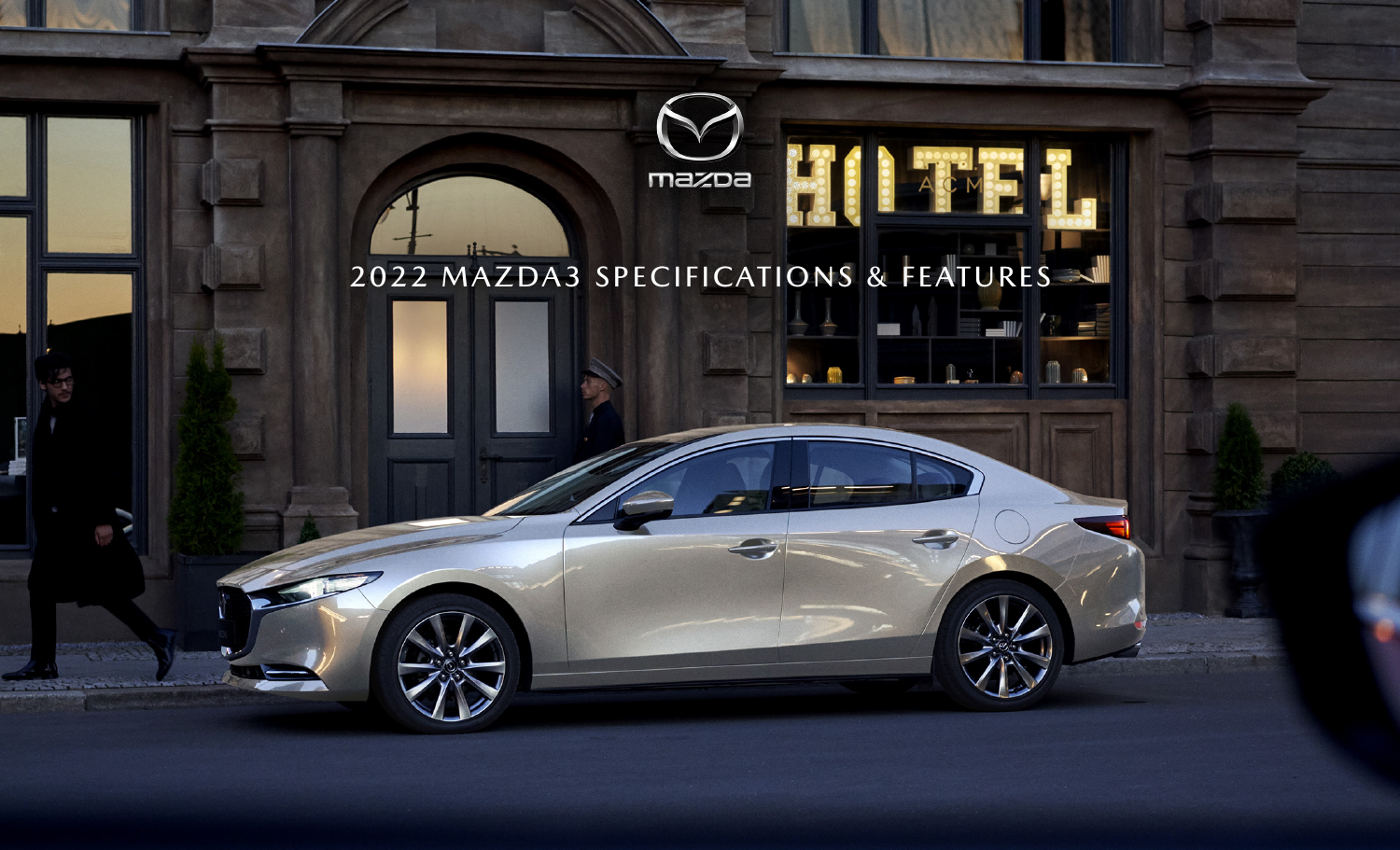### **MODEL LINE-UP**

| TRIM      | <b>TRANSMISSION</b>                                                                                                                          | <b>DRIVE</b>                           | <b>ENGINE</b>                                                                            | <b>DESCRIPTION</b>                                           |
|-----------|----------------------------------------------------------------------------------------------------------------------------------------------|----------------------------------------|------------------------------------------------------------------------------------------|--------------------------------------------------------------|
| GX        | Skyactiv-MT 6-speed manual                                                                                                                   | <b>FWD</b>                             | Skyactiv-G 2.0 L I4                                                                      |                                                              |
|           | Skyactiv-Drive 6-speed automatic                                                                                                             | <b>FWD</b>                             | Skyactiv-G 2.0 L I4                                                                      |                                                              |
| GS        | Skyactiv-Drive 6-speed automatic<br>Skyactiv-Drive 6-speed automatic<br>Skyactiv-Drive 6-speed automatic<br>Skyactiv-Drive 6-speed automatic | <b>FWD</b><br>AWD<br><b>FWD</b><br>AWD | Skyactiv-G 2.5 L I4<br>Skyactiv-G 2.5 L I4<br>Skyactiv-G 2.5 L I4<br>Skyactiv-G 2.5 L I4 | i-Activ AWD<br>Luxury Package<br>Luxury Package, i-Activ AWD |
| <b>GT</b> | Skyactiv-Drive 6-speed automatic<br>Skyactiv-Drive 6-speed automatic<br>Skyactiv-Drive 6-speed automatic                                     | <b>FWD</b><br><b>AWD</b><br>AWD        | Skyactiv-G 2.5 L I4<br>Skyactiv-G 2.5 L I4<br>Skyactiv-G 2.5 T I4                        | i-Activ AWD<br><i>i</i> -Activ AWD                           |

T = Dynamic Pressure Turbo

| <b>OPTIONS</b>                                                                                  | <b>AVAILABLE ON</b> |
|-------------------------------------------------------------------------------------------------|---------------------|
| Skyactiv-Drive 6-speed automatic transmission with manual-shift mode and Drive Selection switch | <b>GX</b>           |
| Skyactiv-G 2.5 T engine with Dynamic Pressure Turbo (DPT) (requires i-Activ AWD)                | GT                  |
| i-Activ AWD                                                                                     | GS / GT             |
| Luxury Package                                                                                  | GS.                 |
| Polymetal Grey Metallic                                                                         | GS/GT               |
| Snowflake White Pearl                                                                           | All models          |
| Machine Grey Metallic                                                                           | All models          |
| Soul Red Crystal Metallic                                                                       | All models          |
| Pure White Leather interior (available with select exterior colours only)                       | <b>GT</b>           |
| Garnet Red Leather interior (available with select exterior colours only)                       | <b>GT</b>           |

GARNET RED LEATHER INTERIOR Garnet Red leather-trimmed upholstery, red accent stitching, exterior mirrors in Jet Black Mica and 18-inch black finish alloy wheels

### **LUXURY PACKAGE**

Leatherette-trimmed upholstery, 10-way power driver's seat (includes lumbar support), driver's seat memory function, power glass moonroof with interior sunshade, tilt-up ventilation and one-touch open, auto-dimming rearview mirror, exterior mirrors with reverse tilt-down function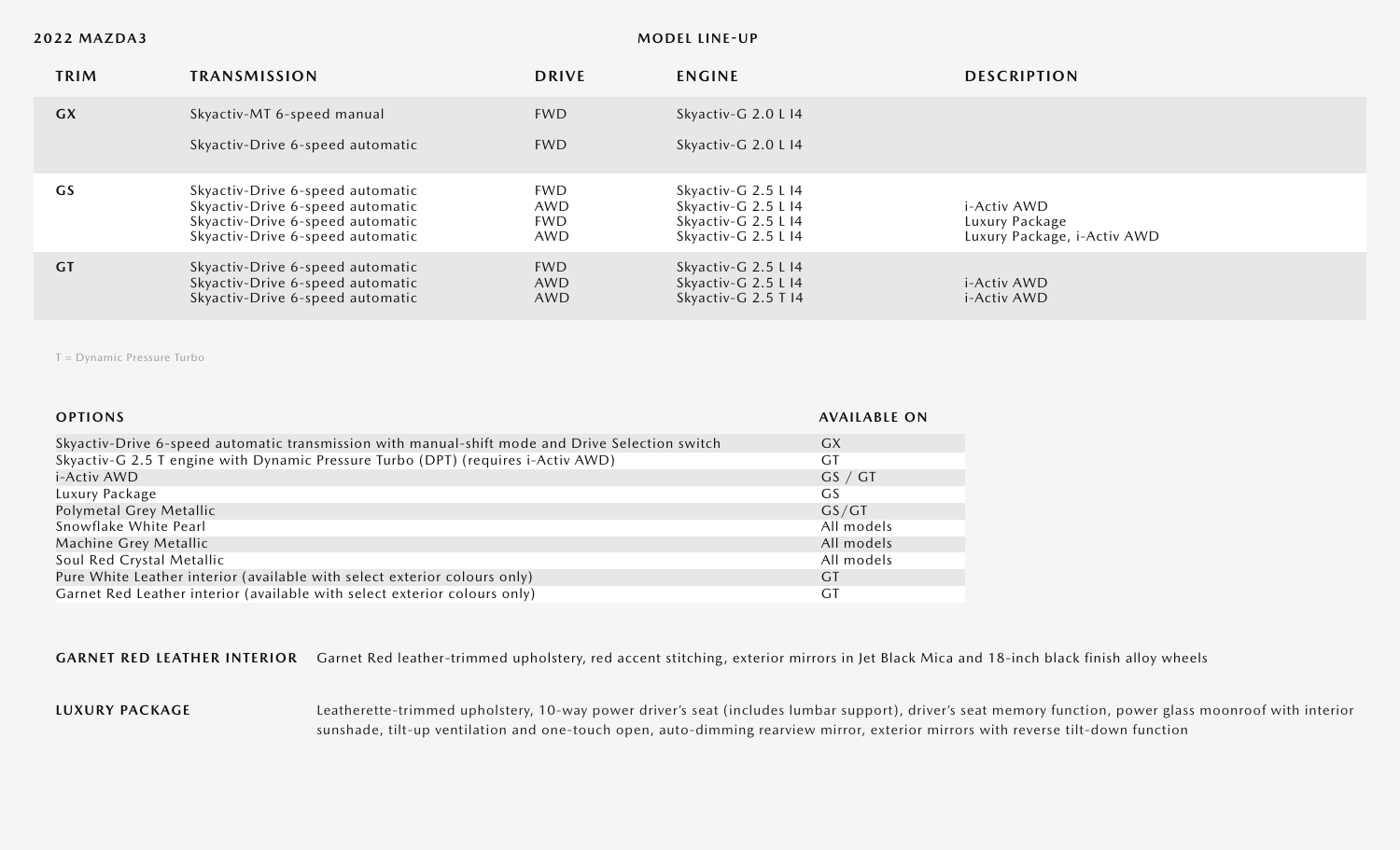# **2022 MAZDA3 SPECIFICATIONS**

| <b>ENGINE</b>                                                                   | <b>GX</b>                                                          | GS/GT                          | <b>GT (OPTIONAL)</b>                                                           |                        |
|---------------------------------------------------------------------------------|--------------------------------------------------------------------|--------------------------------|--------------------------------------------------------------------------------|------------------------|
| <b>TYPE</b>                                                                     | Skyactiv-G 2.0                                                     | Skyactiv-G 2.5                 | Skyactiv-G 2.5 T                                                               |                        |
| <b>VALVE TRAIN</b>                                                              | DOHC 16-valve                                                      | DOHC 16-valve<br>DOHC 16-valve |                                                                                |                        |
| # OF CYLINDERS /<br><b>CONFIGURATION</b>                                        | $4/in$ -line                                                       | $4/in$ -line                   | $4/in$ -line                                                                   |                        |
| DISPLACEMENT                                                                    | 1,998 cc                                                           | 2,488 cc                       | 2,488 сс                                                                       |                        |
| <b>COMPRESSION RATIO</b>                                                        | 13.0:1                                                             | 13.0:1                         | 10.5:1                                                                         |                        |
| <b>HORSEPOWER SAE NET</b>                                                       | 155 @ 6,000 rpm                                                    | 186 @ 6,000 rpm                | 250 @ 5,000 rpm (with 93 octane fuel)<br>227 @ 5,000 rpm (with 87 octane fuel) |                        |
| <b>TORQUE SAE NET LB-FT</b>                                                     | 150 @ 4,000 rpm                                                    | 186 @ 4,000 rpm                | 320 @ 2,500 rpm (with 93 octane fuel)<br>310 @ 2,000 rpm (with 87 octane fuel) |                        |
| <b>FUEL SYSTEM</b>                                                              | Direct injection                                                   | Direct injection               | Direct injection                                                               |                        |
| <b>RECOMMENDED FUEL</b>                                                         | Regular (unleaded)                                                 | Regular (unleaded)             | Regular (unleaded)                                                             |                        |
| <b>EMISSIONS</b>                                                                | Tier 3 - Bin 30                                                    | Tier 3 - Bin 30 (FWD)          | Tier 3 - Bin 70                                                                |                        |
| <b>CHASSIS</b>                                                                  |                                                                    | Tier 3 - Bin 70 (AWD)          |                                                                                |                        |
| <b>FRONT SUSPENSION</b>                                                         | Independent, MacPherson strut with coil springs and stabilizer bar |                                |                                                                                |                        |
| <b>REAR SUSPENSION</b>                                                          | Torsion beam                                                       |                                |                                                                                |                        |
| <b>STEERING</b>                                                                 | Rack-and-pinion column, electrically assisted power steering       |                                |                                                                                |                        |
| <b>BRAKES</b>                                                                   | SKYACTIV-G 2.0 (FWD)                                               | SKYACTIV-G 2.5 (FWD)           | SKYACTIV-G 2.5 (AWD)                                                           | SKYACTIV-G 2.5 T (AWD) |
| Power-assisted with dual diagonal hydraulic circuits                            | $\mathsf X$                                                        | X                              | $\mathsf X$                                                                    | $\mathsf{X}$           |
| Anti-lock Brake System (ABS) with Electronic Brake<br>Force Distribution (EBFD) | $\mathsf X$                                                        | $\mathsf X$                    | $\mathsf X$                                                                    | X                      |
| 280 mm ventilated front discs                                                   | $\mathsf{X}$                                                       | $\mathsf{X}$                   |                                                                                |                        |
| 295 mm ventilated front discs                                                   |                                                                    |                                | $\boldsymbol{X}$                                                               | $\mathsf{X}$           |
| 265 mm solid rear discs                                                         | $\mathsf X$                                                        | $\mathsf X$                    | $\boldsymbol{X}$                                                               | $\mathsf{X}$           |

# **EXTERNAL DIMENSIONS (MM)**

| WHEELBASE             | 2.726                             |
|-----------------------|-----------------------------------|
| $TRACK$ ( $FR/RR$ )   | 1,567/1,580                       |
| <b>OVERALL LENGTH</b> | 4,662 (with licence plate holder) |
| <b>OVERALL WIDTH</b>  | 2,028 (mirror to mirror)          |
| <b>OVERALL HEIGHT</b> | 1.445                             |
|                       |                                   |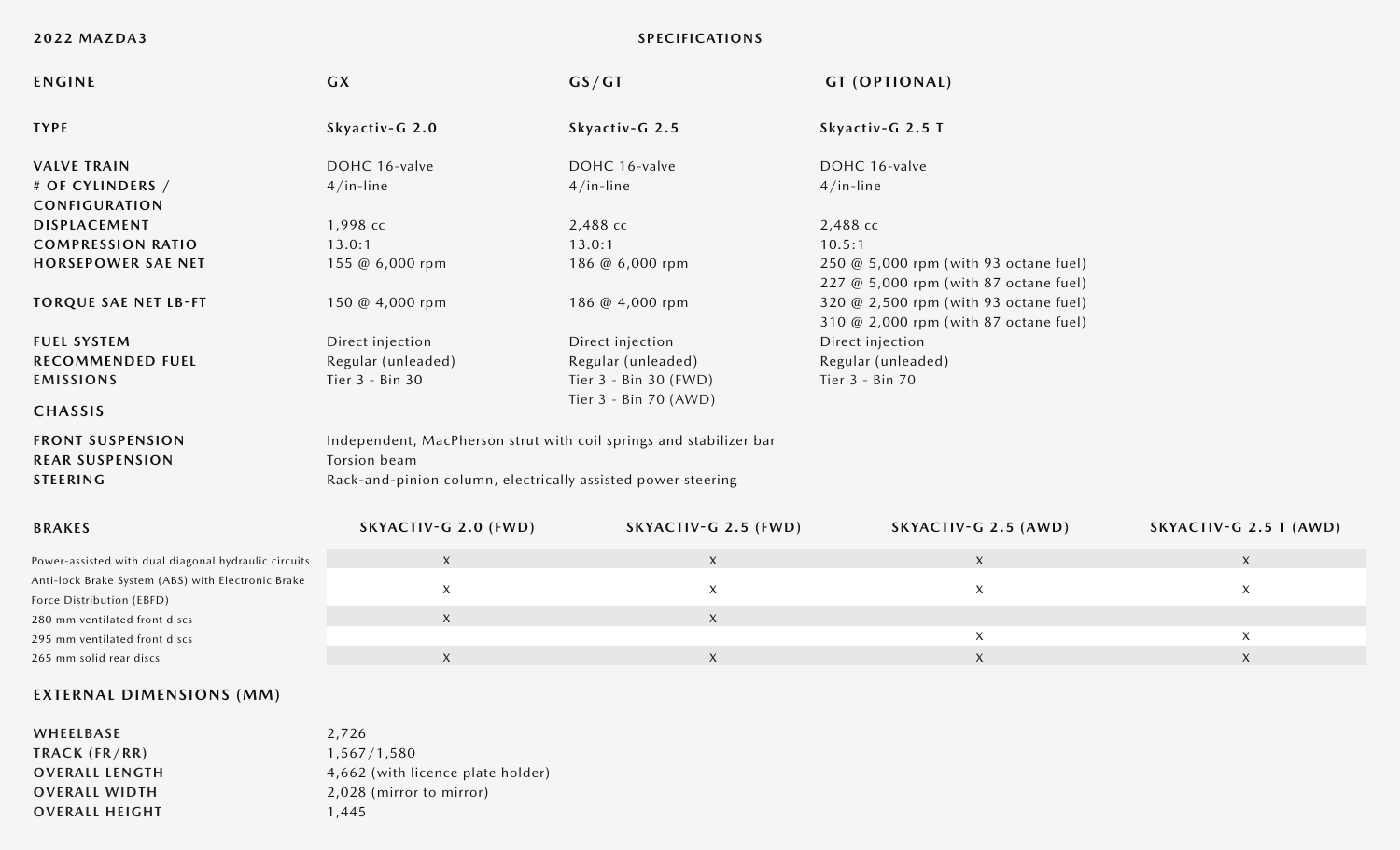# **INTERNAL DIMENSIONS (MM)**

| HEADROOM (FR/RR)             | 965/947 (without moonroof) |  |  |
|------------------------------|----------------------------|--|--|
|                              | 954/931 (with moonroof)    |  |  |
| LEGROOM (FR/RR)              | 1,075/891                  |  |  |
| HIPROOM (FR/RR)              | 1,387/1,292                |  |  |
| <b>SHOULDER ROOM (FR/RR)</b> | 1,414/1,359                |  |  |
|                              |                            |  |  |

**CARGO VOLUME (SAE)** 374 L (behind rear seats) 940 L (with rear seats folded, up to cealing)

| <b>FUEL ECONOMY</b>          | SKYACTIV-G 2.0 (FWD) | SKYACTIV-G 2.5 (FWD) | SKYACTIV-G 2.5 (AWD) | SKYACTIV-G 2.5 T (AWD) |
|------------------------------|----------------------|----------------------|----------------------|------------------------|
|                              | 6MT/6AT              | 6AT                  | 6AT                  | 6AT                    |
| RATINGS $(L/100 \text{ KM})$ |                      |                      |                      |                        |
| <b>CITY</b>                  | 8.7/8.4              | 8.9                  | 9.5                  | 10.1                   |
| <b>HIGHWAY</b>               | 6.4/6.6              | 6.5                  |                      |                        |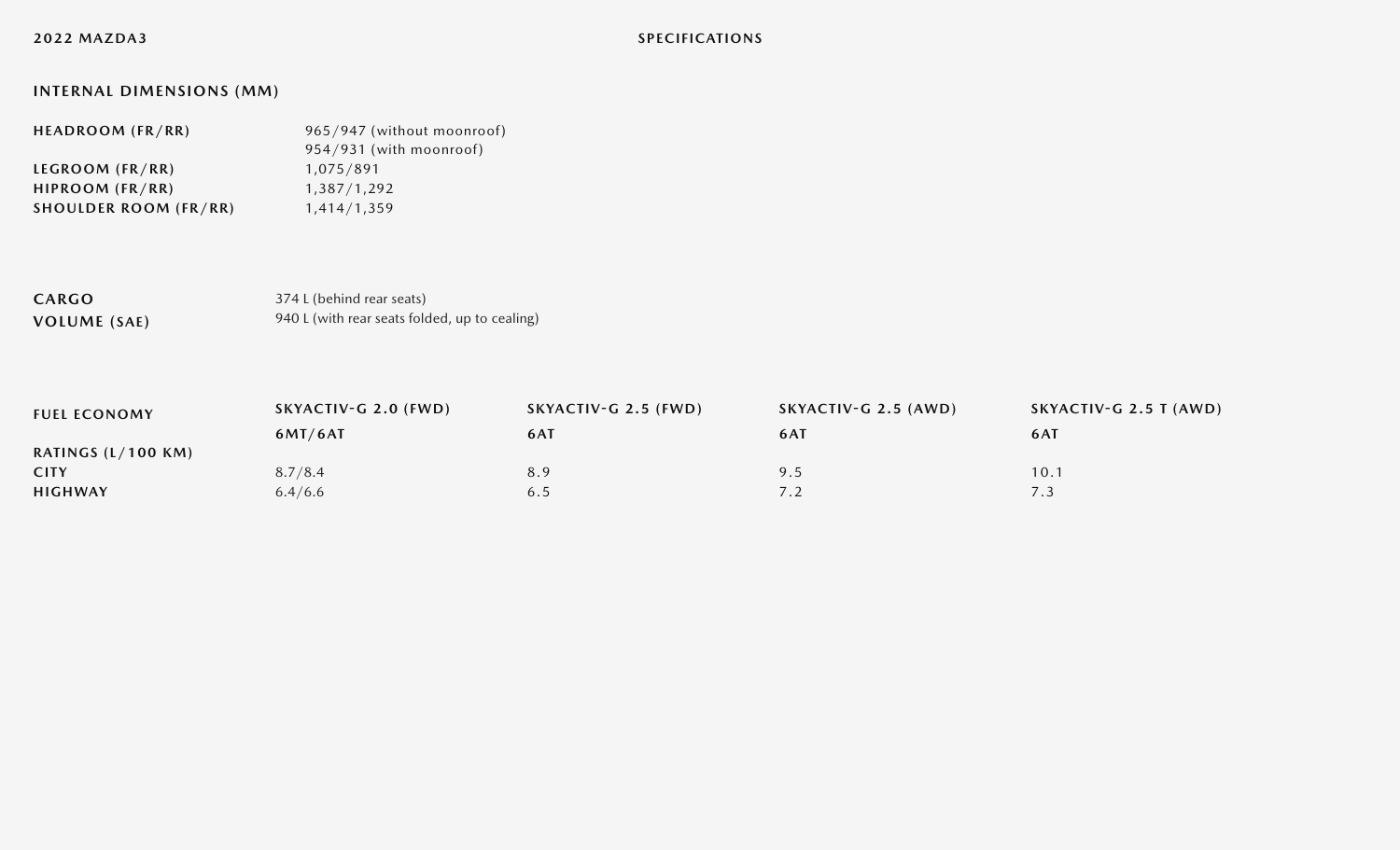# **GX**

#### **ENGINE AND MECHANICAL**

Skyactiv-G 2.0 L DOHC 16-valve 4-cylinder engine Horsepower: 155 hp Torque: 150 lb-ft Skyactiv-MT 6-speed manual transmission G-Vectoring Control Plus (GVC Plus) Electrically assisted steering Front-wheel drive

#### **SUSPENSION AND BRAKES**

Power-assisted 4-wheel disc brakes Anti-lock Brake System (ABS) with Electronic Brake Force Distribution (EBFD) Emergency Brake Assist (EBA) Front suspension: independent, MacPherson strut with coil springs and stabilizer bar Rear suspension: torsion beam Rack-and-pinion column, electrically assisted power steering

#### **TIRES AND WHEELS**

16-inch silver metallic alloy wheels 205/60R16 all-season tires Tire Pressure Monitoring System (TPMS) - direct type Temporary spare tire

# **GX OPTIONS**

### **SKYACTIV-DRIVE 6-SPEED AUTOMATIC TRANSMISSION**

Skyactiv-Drive 6-speed automatic transmission with manual-shift mode and Drive Selection switch

<sup>1</sup> Connected vehicle service is available for a 2-year trial period from your vehicle's in-service date; a paid subscription is required upon expiry of the trial period. Requires MyMazda App (on a compatible smart-phone), (including battery), wireless coverage and GPS satellite signal. Services, connectivity and capabilities vary by conditions as well as geographical and technical restrictions. See mazda.ca for details. Remote Services [rem unlock, remote hazard lights]; Vehicle Status [vehicle status alert]; Navigation Services [vehicle finder, send to car<sup>2</sup>]; Vehicle Connected Services [vehicle health report, online update, push notifications, malfunction *tance. Remote Engine Start/Stop is not available on manual transmission.*

*2 To use the navigation system, the SD card containing the map information needs to be inserted in the SD card slot.*

#### **EXTERIOR**

LED headlights and daytime running lights LED rear combination taillights Body-coloured power door mirrors with integrated turn signal indicators Body-coloured exterior door handles Chrome tailpipe garnish Automatic on/off headlights Rain-sensing intermittent front wipers

#### **INTERIOR: COMFORT & CONVENIENCE**

Air conditioning with manual climate controls Rear heater ducts (under front seats) Push Button Start FOB key

Keyless entry (vehicle access and lock via key fob buttons) Electronic Parking Brake (EPB) with auto-hold function Cruise control with steering-wheel-mounted controls Tilt and telescopic steering wheel Power windows with driver's one-touch up and down Speed-sensing, double-action power door locks Day/night rearview mirror Driver's and passenger's sunvisors with covered vanity mirrors LED front and rear room lamps Rear coat hooks (2) Cargo/trunk light 12-volt power outlet Illuminated entry

#### **INTERIOR: AUDIO & CONNECTIVITY**

8.8-inch-wide colour display with Mazda Connect Mazda Connected Vehicle Services available1 HMI Commander switch AM/FM/HD radio with 8 speakers Apple CarPlay™ Android Auto™ USB ports (2) Steering-wheel-mounted audio controls Navigation-ready (requires navigation SD card accessory)2 Bluetooth® with Audio Profile Steering-wheel-mounted Bluetooth® controls SMS text message functionality

#### **INTERIOR: SEAT & TRIM**

Cloth upholstery 8-way manual driver's seat 4-way manual passenger's seat Heated front seats (three settings) Passenger's side seatback pocket 60/40-split folding rear seat Custom floor mats with Mazda3 embroidery

#### **STORAGE**

Front centre console with armrest and cup holders Side door pockets with bottle holder

#### **SAFETY AND SECURITY**

Rearview camera (wide angle) Dynamic Stability Control (DSC) Traction Control System (TCS) Hill Launch Assist (HLA) Rear Cross Traffic Alert (RCTA) Advanced Blind Spot Monitoring (ABSM) Dual front and dual side airbags Dual side curtain airbags Driver's and front passenger's knee airbags 3-point seat belts for all seating positions (2 front; 3 rear) Child-safety rear door lockouts Front seat-belt pretensioners with force limiters Integrated child safety-seat anchors in rear seat (outboard seats) Height-adjustable front and rear seat head restraints Height-adjustable front seat belts Engine-immobilizer theft deterrent system

#### **INSTRUMENTATION**

Meter set with 7-inch LCD display Trip computer Tachometer Exterior temperature gauge Warning lights for low windshield washer fluid level, low fuel level, door ajar, check engine, low oil pressure, electronic parking brake, high beam and safety belts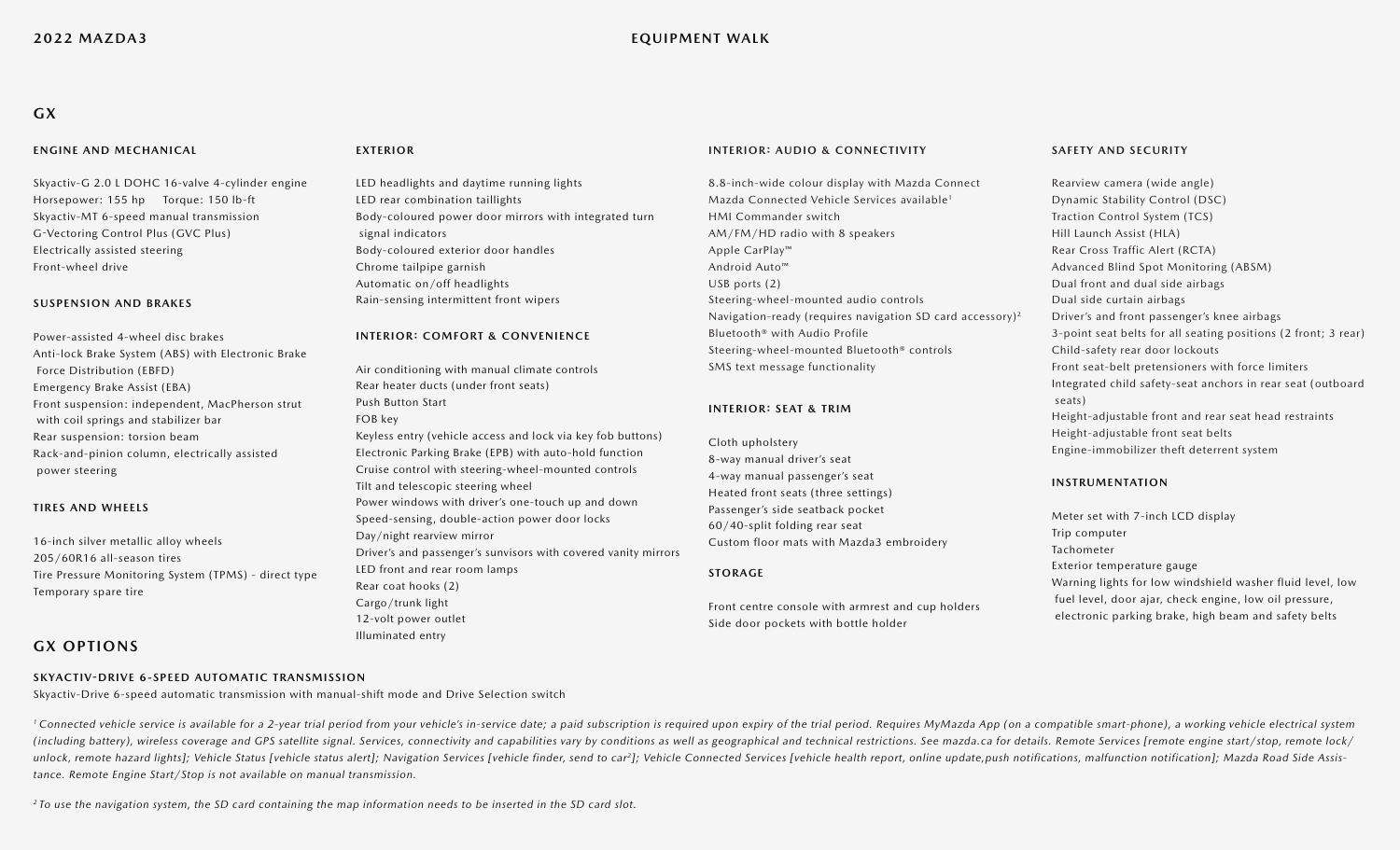### **2022 MAZDA3 EQUIPMENT WALK**

## **GS**

**INCLUDES THE FOLLOWING FEATURES IN ADDITION TO OR IN PLACE OF GX EQUIPMENT:**

#### **ENGINE AND MECHANICAL**

#### **INTERIOR: COMFORT & CONVENIENCE**

Skyactiv-G 2.5 L (4-cylinder/in-line) Horsepower: 186 hp Torque: 186 lb-ft Skyactiv-Drive 6-speed automatic transmission with manual-shift mode and Drive Selection switch

#### **EXTERIOR**

Heated exterior door mirrors

# **GS OPTIONS**

#### **AWD**

i-Activ AWD (all-wheel drive) AWD badge on trunk

### Automatic dual-zone climate controls Driver's and passenger's sunvisors with illuminated covered vanity mirrors

### **INTERIOR: SEAT & TRIM**

**LUXURY PACKAGE** 

one-touch open

Leatherette-trimmed upholstery

Driver's seat memory function Auto-dimming rearview mirror

Heated steering wheel Leather-wrapped steering wheel Leather-wrapped shift knob Rear seat centre armrest with cup holders

Power glass moonroof with interior sunshade, tilt-up ventilation and

10-way power driver's seat (includes lumbar support)

Exterior mirrors with reverse tilt-down function

#### **SAFETY AND SECURITY**

Mazda Radar Cruise Control with Stop & Go function (MRCC with Stop & Go function) Smart City Brake Support Front (SCBS-F) Distance and Speed Alert (DSA) Smart Brake Support Front (SBS-F) Pedestrian Detection (forward sensing) Distance Recognition Support System (DRSS) Forward Obstruction Warning (FOW) Lane-keep Assist System (LAS) Lane Departure Warning System (LDWS) High Beam Control System (HBC) Driver Attention Alert (DAA)

#### **STORAGE**

Overhead console with sunglasses holder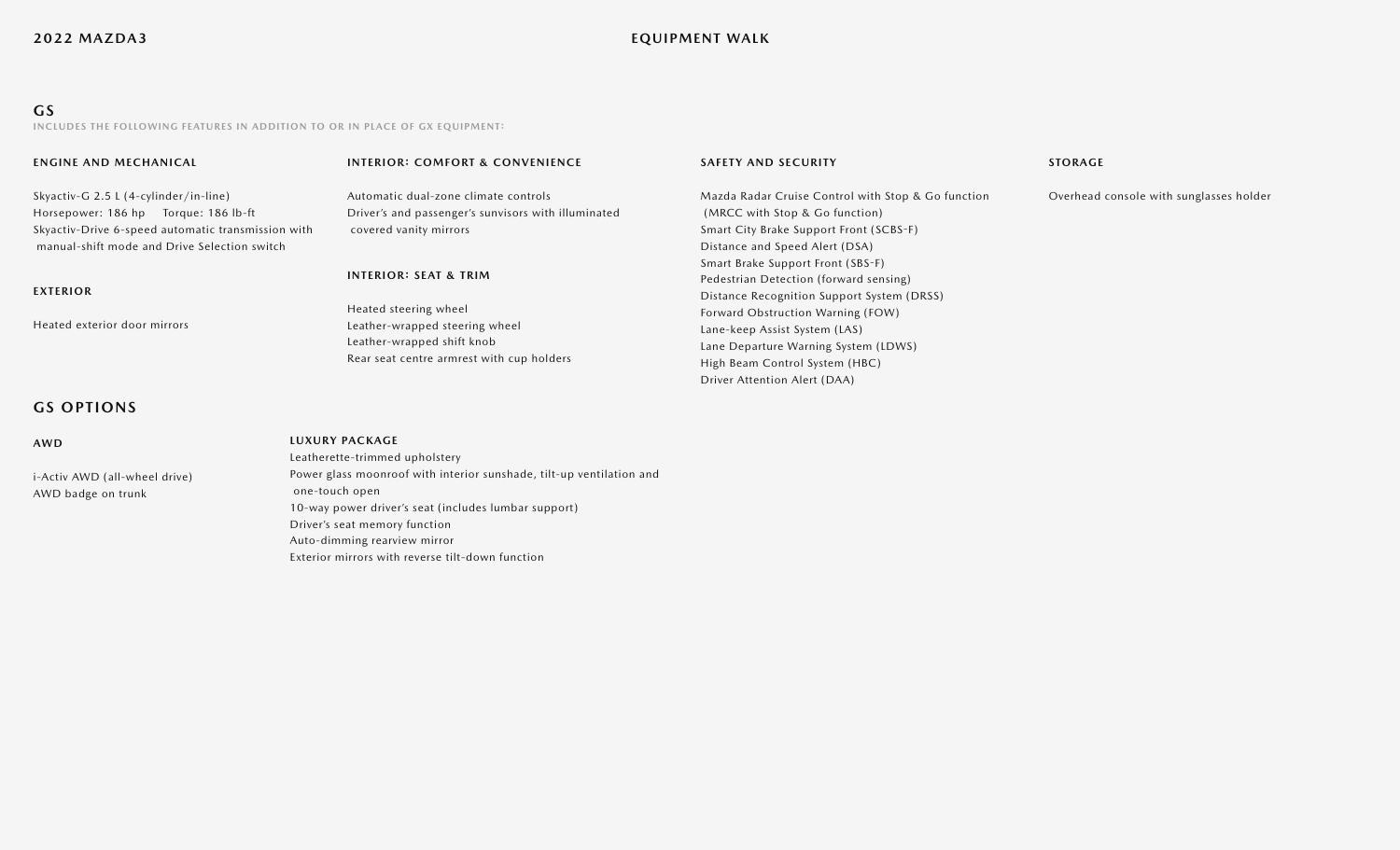# **GT**

**INCLUDES GS STANDARD EQUIPMENT WITH POWER MOONROOF AND AUTO-DIMMING REARVIEW MIRROR PLUS:**

| <b>ENGINE AND MECHANICAL</b>                                                                                                                                                                            | <b>SAFETY AND SECURITY</b>                                                                                                                                                                                                                                               | <b>EXTERIOR</b>                                                                                                                                                                                                                                                                                            | <b>INTERIOR: AUDIO &amp; CONNECTIVITY</b>                                                                                                                                                                                                                                                                       |  |
|---------------------------------------------------------------------------------------------------------------------------------------------------------------------------------------------------------|--------------------------------------------------------------------------------------------------------------------------------------------------------------------------------------------------------------------------------------------------------------------------|------------------------------------------------------------------------------------------------------------------------------------------------------------------------------------------------------------------------------------------------------------------------------------------------------------|-----------------------------------------------------------------------------------------------------------------------------------------------------------------------------------------------------------------------------------------------------------------------------------------------------------------|--|
| Skyactiv-G 2.5 L (4-cylinder/in-line)<br>Horsepower: 186 hp Torque: 186 lb-ft<br>Skyactiv-Drive 6-speed automatic transmission with<br>manual-shift mode, Drive Selection switch and<br>paddle shifters | Traffic Sign Recognition System (TSR)<br>Smart Brake Support Rear (SBS-R)<br>Smart Brake Support Rear Crossing<br>$(SBS-RC)$<br>Front and rear parking sensors<br>Windshield-projected colour Active<br>Driving Display (ADD)<br>360° View Monitor<br>Traffic Jam Assist | Adaptive Front-lighting System (AFS)<br>Automatic headlight levelling<br>Front and rear signature lighting Front wiper de-icer<br>Driver's side auto-dimming exterior mirror<br>Gloss black front grille<br>Exterior mirrors with reverse tilt-down function<br><b>INTERIOR: COMFORT &amp; CONVENIENCE</b> | Bose premium sound system with 12-speakers <sup>1</sup><br>SiriusXM Traffic Plus and Travel Link® services (complimentary 5-year trial subscription) <sup>1</sup><br>SiriusXM® Satellite Radio (complimentary 3-month trial subscription) <sup>1</sup><br>Navigation system<br><b>INTERIOR: SEAT &amp; TRIM</b> |  |
| <b>TIRES AND WHEELS</b>                                                                                                                                                                                 |                                                                                                                                                                                                                                                                          |                                                                                                                                                                                                                                                                                                            |                                                                                                                                                                                                                                                                                                                 |  |
| 18-inch light grey, high-lustre alloy wheels<br>215/45R18 all-season tires                                                                                                                              |                                                                                                                                                                                                                                                                          |                                                                                                                                                                                                                                                                                                            | Leather-trimmed upholstery <sup>2</sup><br>10-way power driver's seat (includes lumbar support)<br>Driver's seat memory function                                                                                                                                                                                |  |
| <b>STORAGE</b>                                                                                                                                                                                          |                                                                                                                                                                                                                                                                          | Advanced keyless entry (vehicle access and lock via<br>key fob proximity)<br>Exterior mirrors linked with memory seat function                                                                                                                                                                             | Cloth-wrapped A pillar<br>Bright ring detail on horn pad                                                                                                                                                                                                                                                        |  |
| Raised fabric glove box<br>Glove box knob plating                                                                                                                                                       |                                                                                                                                                                                                                                                                          | Auto-dimming frameless rearview mirror<br>HomeLink® wireless control system<br>Bright ring detail on Push Button                                                                                                                                                                                           |                                                                                                                                                                                                                                                                                                                 |  |

# **GT OPTIONS**

#### **AWD**

i-Activ AWD (all-wheel drive) AWD badge on trunk

#### **SKYACTIV-G 2.5 T WITH DYNAMIC PRESSURE TURBO (DPT) ENGINE (REQUIRES I-ACTIV AWD)**

HP: 250 (with 93 octane fuel)/227 (with 87 octane fuel) Chrome lower bumper inlet decoration TQ: 320 lb-ft. (with 93 octane fuel)/310 (with 87 octane fuel) Increased diameter exhaust outlets 18-inch black finish alloy wheels Exterior mirrors in Jet Black Mica

 Turbo badge on trunk Turbo badge on engine cover Gloss black front grille

<sup>1</sup> Certain vehicles may be equipped with Mazda Harmonic Acoustics including 8 speakers (without SiriusXM) option package, instead of the Bose® Premium Sound System with SiriusXM. Please see your dealer for feature availab *2 Garnet Red Interior includes Garnet Red leather-trimmed upholstery, red accent stitching, exterior mirrors in Jet Black Mica and 18-inch black finish alloy wheels.*